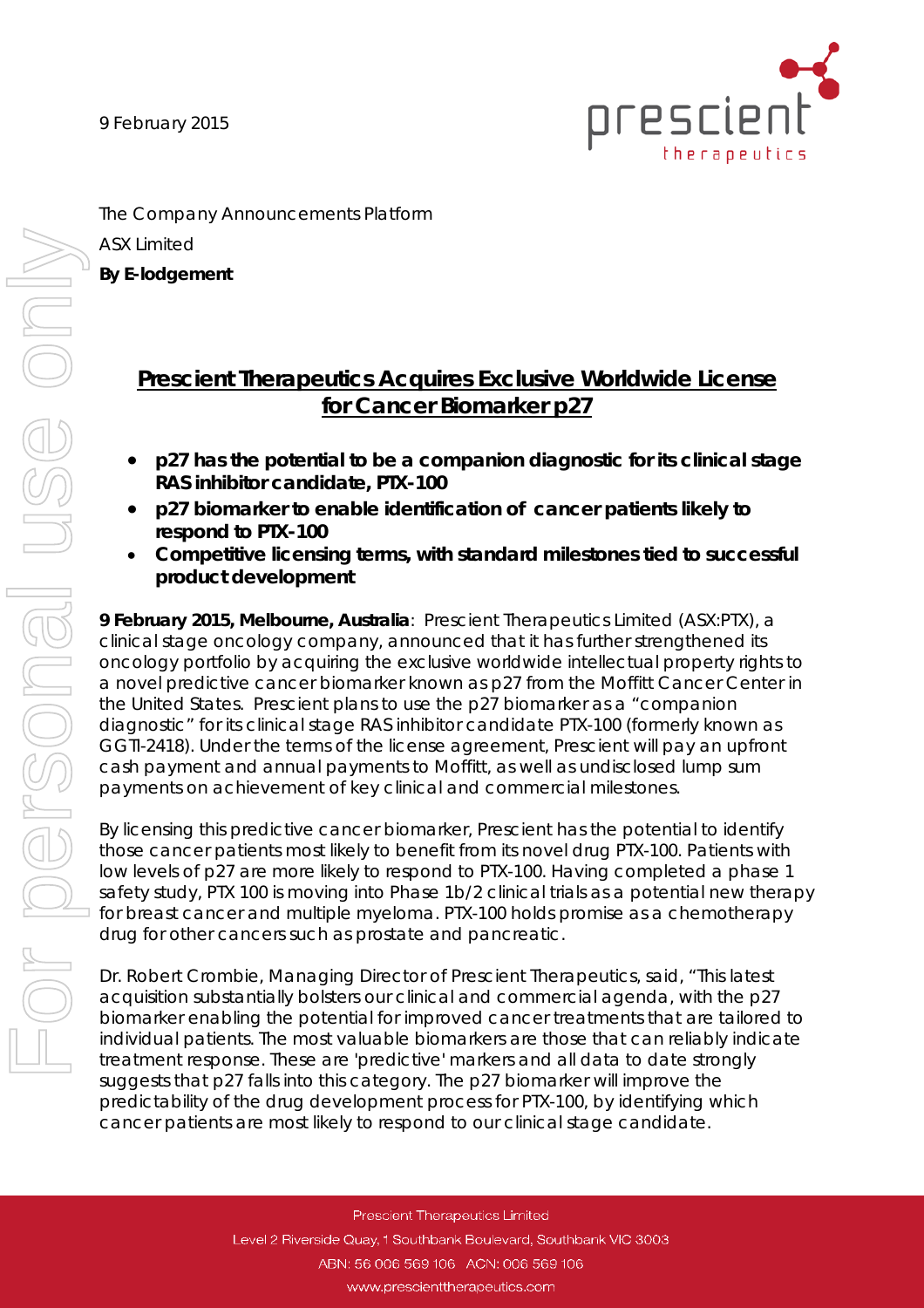

In the long term, we hope this biomarker will be the companion diagnostic used by clinicians to pre-select patients who will best respond to our novel PTX-100 drug therapy. "Companion diagnostics have the ability to predict which patients will respond to a certain therapy, allowing patient selection during enrollment and thus increasing the probability of clinical success. Accordingly, companion diagnostics are central to the rapidly growing field of personalised medicine. Many of the world's top selling cancer drugs are accompanied by their own companion diagnostics. Medical experts globally now acknowledge that the successful development and use of cancer drugs very much depends on matching the right patient to the appropriate drug."

Dr. Crombie continued, "As far as we are aware, Prescient is now the only oncology company on the ASX developing a companion diagnostic to accompany its cancer drug."

## **How p27 works with PTX-100**

In many cancer types, including breast cancer, p27 is expressed at very low levels with the lower the p27 level, the worse a patient's prognosis.

Prescient's drug PTX-100 is a small molecule that inhibits the RAS pathway that promotes cancer growth. It does this by blocking the enzyme geranylgeranyltransferase I which in turn inhibits a key protein called Rho. In cancer cells, overactive Rho is thought to lower the levels of p27, which in normal cells act as a brake on the cell cycle. In cancer cells PTX-100 can thus inactivate Rho and restore levels of p27 in the nucleus, which in turn can reapply the brake on the cell cycle, halting the growth of the cancer cell.

Dr Crombie added, "By selecting the patients on the basis of low levels of p27, our technology may determine which patients are most likely to benefit from our drug, PTX-100. Establishing reliable predictors of therapeutic response in real time will dramatically enhance the clinician's ability to successfully treat cancers currently deemed intractable. We look forward to fully exploiting the potential value of this highly promising biomarker."